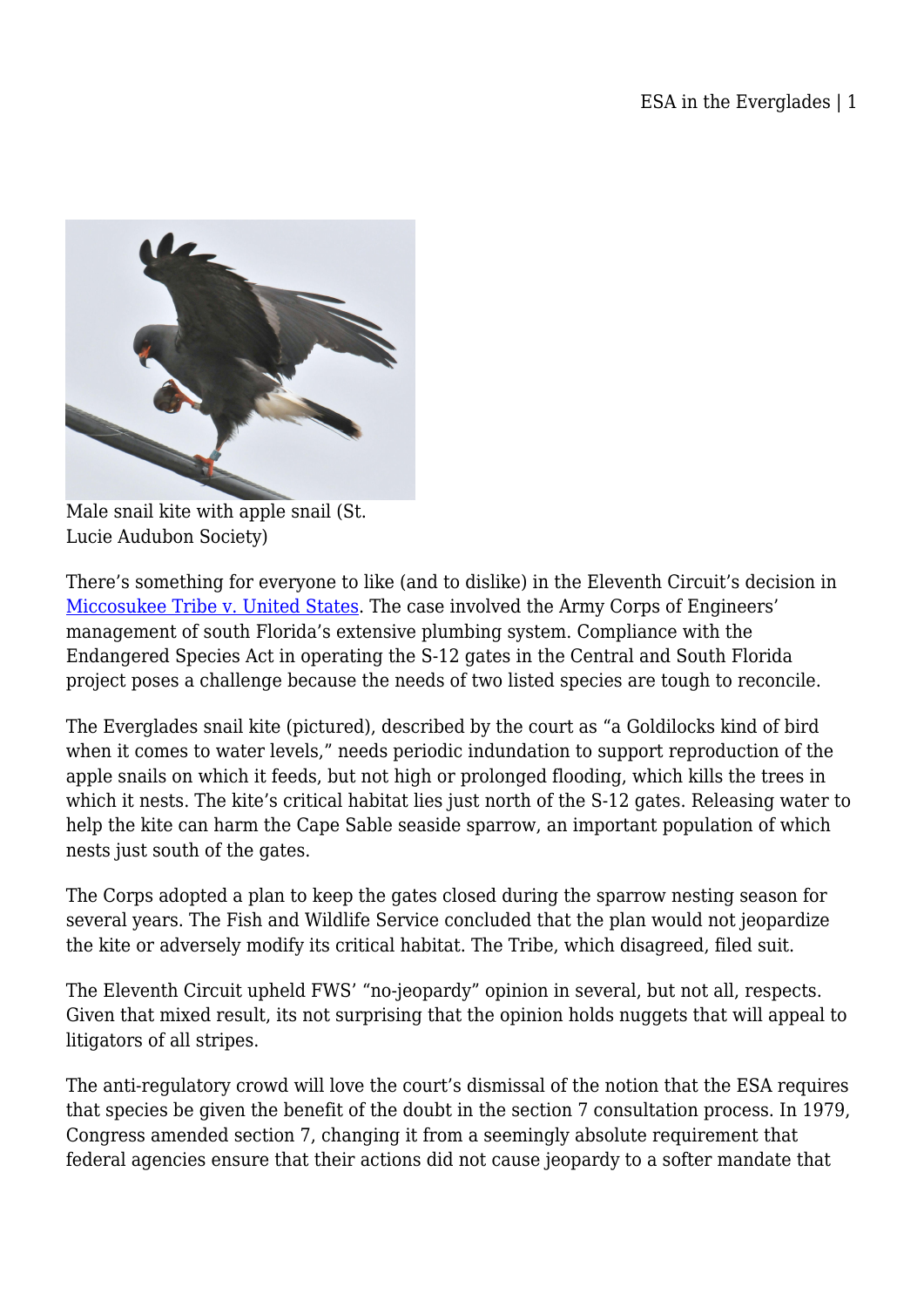agencies ensure that their actions "are not likely" to cause jeopardy or adverse modification of critical habitiat. The conference committee report accompanying that amendment explained:

This language continues to give the benefit of the doubt to the species, and it would continue to place the burden on the action agency to demonstrate to the consulting agency that its action will not violate Section 7(A)(2).

Both environmental groups and FWS have interpreted that language to require that a tie go to the species, that is that the agency issue a jeopardy opinion if the evidence is evenly balanced. This opinion seems to reject that interpretation, explaining:

In any event, no court decision has ever relied solely on Committee Report's benefit of the doubt language to find that a biological opinion was arbitrary and capricious. The need to give a species the benefit of the doubt cannot stand alone as a challenge to a biological opinion.

The [Pacific Legal Foundation,](http://plf.typepad.com/esa/2009/05/a-retrenchment-of-the-benefit-of-the-doubt-to-the-species.html) a frequent opponent of strong ESA implementation, has noticed that language. Its take is surprisingly moderate:

To be sure, *Miccosukee* is not a repudiation of the presumption in favor of species, but it certainly defines the outer limits of that interpretive tool.

There is much in the opinion to make FWS smile. The court held that FWS's Consultation Handbook is entitled to *Chevron* deference because it was adopted following notice and comment. The court also declared that it must give strong deference to the agency's scientific predictions and conclusions, and used that deference to reject a series of objections to the agency's treatment of the available evidence.

Finally, conservation advocates will find at least two things to like. First, the court rejected FWS's argument that section 7 forbids only permanent modifications to critical habitat, noting that: